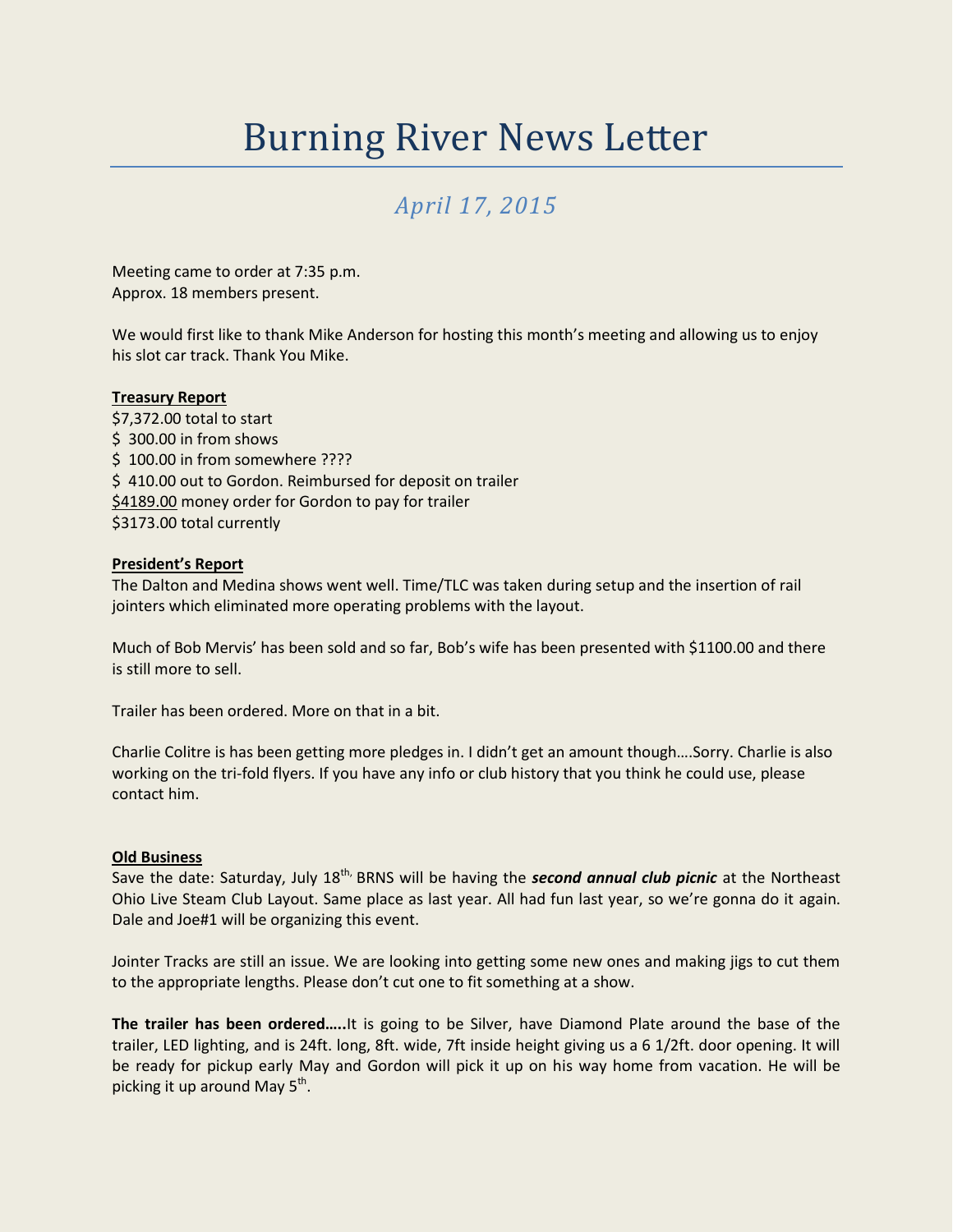Anyone interested in a new Module, contact Mike Farrow. He will be building some in the near future.

We've heard this before, but it's time to work on it. It was suggested that a "Welcome Packet" be put together for any new members to receive when they join us. It may have things like an N Scale Manual showing Requirements, Specs, and Regulations for them to get into N Scale and Ntrak. And it may have a club roster and who to call about "Stuff", Coordinator rules, Yard master info, and maybe even coming up with a Mentoring System or a Booby Plan to help Newbies along. These are just some ideas for this. If you have any thoughts or suggestions on this, please contact Jamie.

# **New Business**

Work sessions will be coming up soon after N Scale Weekend.

Ntrak modules that need an annual "look at" were the track, wiring, and any needed repairs will be made. Scenery will also be freshened up on some modules. Noral volunteered to have some of these sessions at his home. He even promised us food if we show up.

The Ohio layout also needs some work in ballasting the track, replacing a switch, adding buildings and scenery, and some re-wiring.

The DCC system will be sent back to NCE after N Scale weekend to have it checked, repaired/refurbished if needed, and software updated. The system is about 10 years old and just needs a good going over.

# **Upcoming Events**

- **May 15,** NO CLUB MEETING
- **May 15-17,** N Scale weekend in Columbus
- **June 17,** Club Meeting at Jerry Kolar's Home
- **July 18,** Second Annual Club Picnic at NEOLS. (Live Steamers on Lester Rd, Medina)
- **July ?, Proposed Work Sessions**

Meeting adjourned 8:05

Gordon and Jerry Kolar did a DCC programing clinic

#### **Secretary's Note**

Jamie and Gorgon are co-coordinating N Scale Weekend. We have 13 members going. Gordon is coordination the layout. The Ntrak layout will be setup at this show, and he would like to know who is bringing modules for the layout. Our dinner will still be Italian, but I have moved it to the Spaghetti Warehouse at 397 W. Broad Street in Columbus, OH. 43215. Dinner will be at 6:45 p.m. Reservations are made for 13. The money for shirts and all has been sent in, anyone else wanting to go, you're on your own.

And if the timing couldn't be better, as Gordon is bringing our new trailer back from Georgia, the property owned by Jamie's Brother-in-Law where the trailers are stored has been sold. He will be moving at the end of June, and we will need to move the trailers out by the middle of June. He (George Tomiselli) did tell me that if there is room at his new place, we are more than welcome to again keep the trailers there. So, this may be temporary, maybe not. We are currently looking for a short-term place to